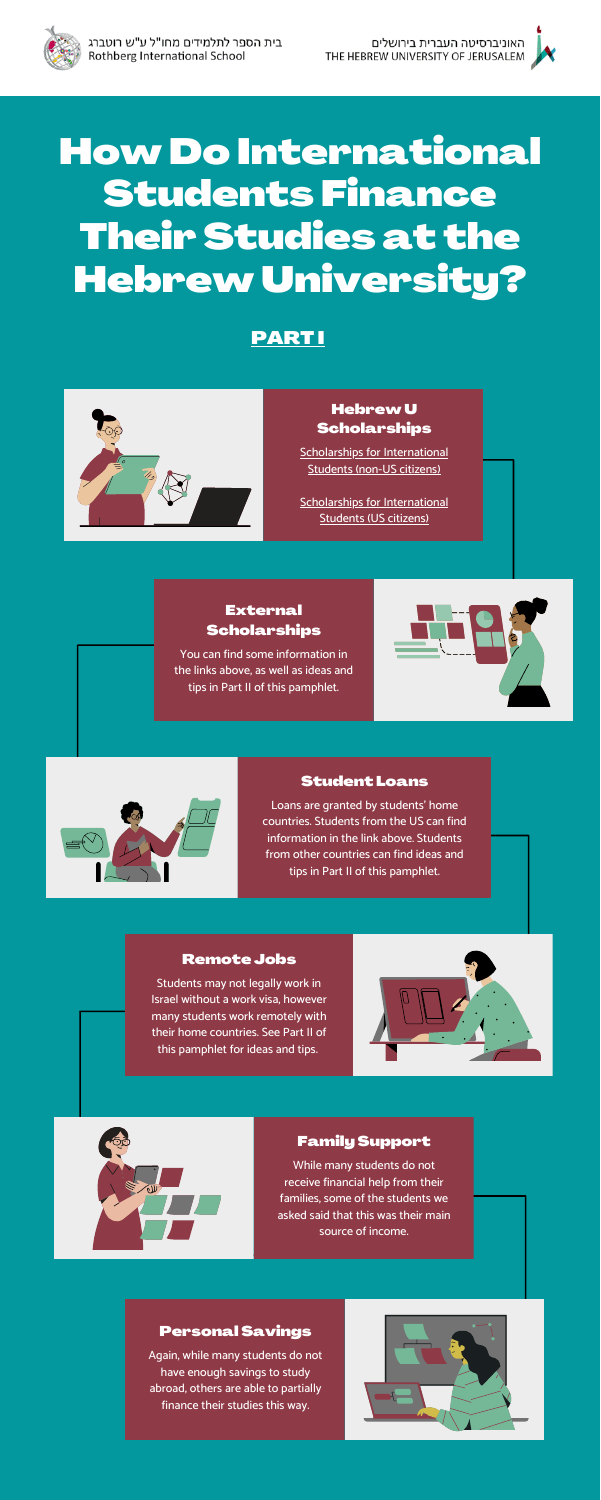## How Did You Do It? Here isWhat Our Student Told Us.

#### Student from the USA, 2021

"My main financial resources are family support and a [Rothberg](https://overseas.huji.ac.il/scholarships-and-financial-aid/scholarships-and-financial-aid-for-international-students-non-us/graduate-students-scholarships-and-financial-aid/) Family Fund scholarship."

"I worked remotely as a private tutor in the USA. I also received a [Masa](https://www.masaisrael.org/) grant, which covered a small but significant percentage of my tuition."

#### Student from China, 2022

"My financing mostly came from the [Rothberg](https://overseas.huji.ac.il/scholarships-and-financial-aid/scholarships-and-financial-aid-for-international-students-non-us/graduate-students-scholarships-and-financial-aid/) Family Fund and a private student loan company in Mexico called Accede."

#### Student from Germany, 2021

"I received a scholarship from the [DAAD,](https://www.daad.de/en/) the German Foreign Exchange Service. It is accessible for every German who wants to study abroad, independent of their field of study."

"I received a scholarship from the **[Israeli Ministry](https://mfa.gov.il/MFA/MFA-Archive/2003/Pages/Scholarships%20Offered%20by%20the%20Israeli%20Government%20to.aspx) of Foreign Affairs**. I also work remotely as a content creator and social media manager/assistant at a Polish NGO. I worked for them while living in Poland and then moved to working online from Israel."

#### PART II

#### Student fromMexico, 2018

"I had a **[Fulbright](https://overseas.huji.ac.il/scholarships-and-financial-aid/american-students/american-graduate-students-scholarships-financial-aid/) grant while I was at Hebrew University**, so that was my main source of income. Later in the year I also found remote, part-time jobs with American universities through connections I had in the US."

#### Student from Poland, 2022

#### Student from the USA, 2017

#### Student from Kenya, 2021

"I was very fortunate to receive a [Rothberg](https://overseas.huji.ac.il/scholarships-and-financial-aid/scholarships-and-financial-aid-for-international-students-non-us/graduate-students-scholarships-and-financial-aid/) Family Fund scholarship, which covered a portion of my tuition, and for that I was very grateful."

#### Student from Denmark, 2022

"My tuition was fully covered by a generous grant from the Thanks to [Scandinavia](http://www.thankstoscandinavia.org/scholarships/scholarships-in-israel/sperling-scholarships/) fund. Any Scandinavian student can apply, which I of course recommend doing. My living expenses were financed by various grants from Danish funds, including the Danish government's Student Fund. I would advise prospective students to be creative when looking for scholarships. It is often a lot of bureaucratic work, but it can get you quite far."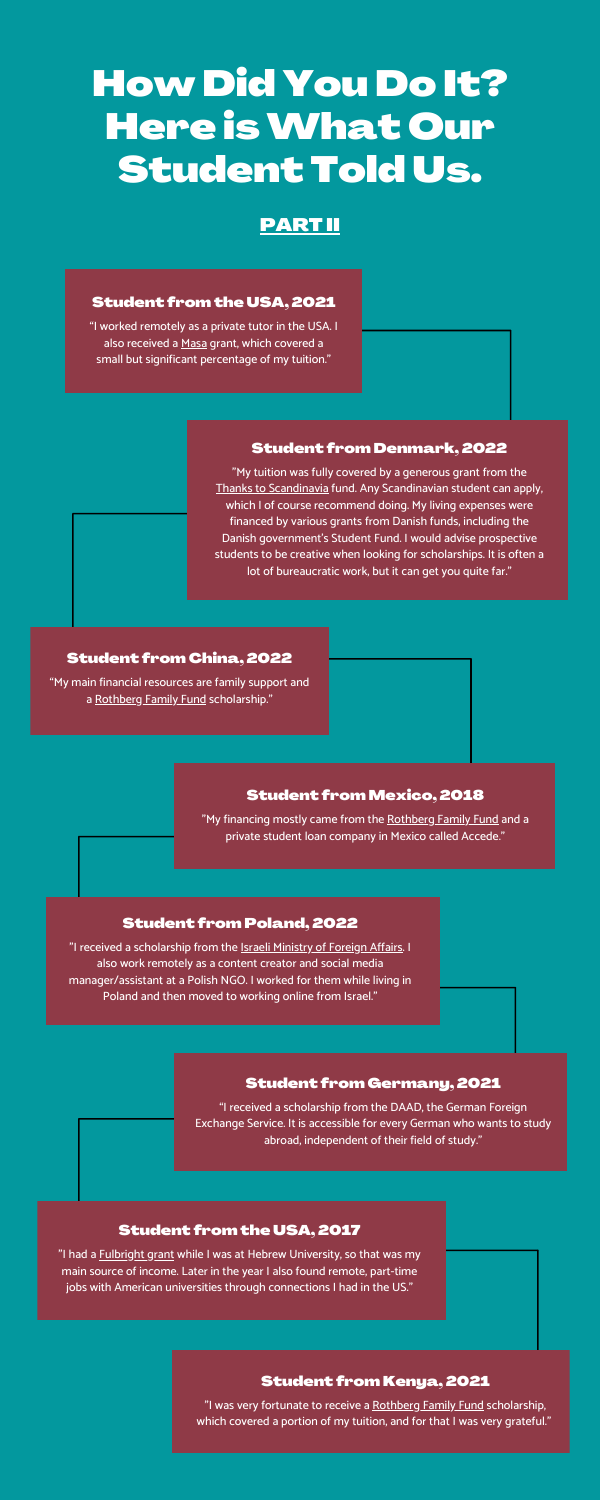#### Student from Spain, 2022

"I work remotely with my home country on the technical staff of a research project which is part of the National Spanish Research Agency."

#### Student from Kyrgyzstan, 2016

"I received a [Rothberg](https://overseas.huji.ac.il/scholarships-and-financial-aid/scholarships-and-financial-aid-for-international-students-non-us/graduate-students-scholarships-and-financial-aid/) Family Fund scholarship as well as a Bavarian Max-Weber Scholarship. In addition, I participated in a community service project with the Hebrew University's [Student](mailto:mazkirut@aguda.org.il) [Union](mailto:mazkirut@aguda.org.il), for which I received a small grant."

"I didn't work during my studies at the HU but instead received financial support from my family. I also got a student loan from the Bank of China, which helped me to pay tuition. Now, after two years, I have repaid the loan."

#### Student from Honduras, 2021

"I had a private scholarship arranged through a family friend."

#### Student from Canada, 2017

"I received a [scholarship](https://www.cfhu.org/scholarships/) from the Canadian Friends of the Hebrew University."

#### Student from the USA, 2016

"I received a generous scholarship from a private Jewish philanthropic donor, which was awarded on the basis of my work as an undergraduate student, and other factors."

#### Student from China, 2020

#### Student from Romania, 2016

"I worked part-time for a Romanian newspaper while studying in Israel."

#### Student from the Netherlands, 2020

"My home country, the Netherlands, provided financial assistance. Every month, I received about €800, which I will need to repay later."

#### Student from the Palestinian Authority, 2022

"I received a Daughters for Life scholarship."

#### Student from Germany, 2019

"I received BAFOEG, which is a stipend from the German government that you receive based on your family's income. They calculate how high your living expenses will be and how much your parents should be able to support you, and they pay part of the difference. It was enough to pay 80% of my rent in Israel."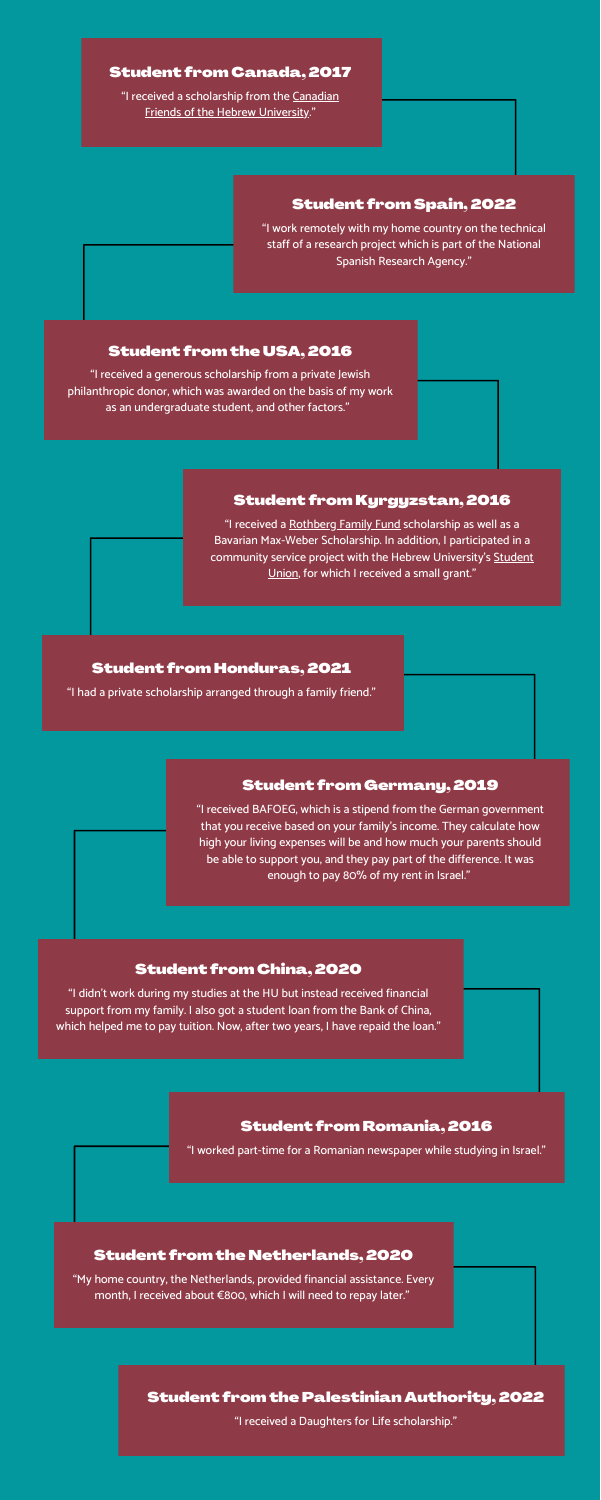#### Student from Germany, 2018

"I didn't work during my time as a student but rather financed my studies with a student loan from my home country. In addition, after arriving in Israel, I received some financial aid from the Hebrew University's Dean of [Students](https://en.studean.huji.ac.il/financial-aid) Office."

"I worked remotely for the Documentation and Cultural Center of German Sinti and Roma in Germany. I had worked with them before in creating two exhibitions and during my stay in Israel, I was responsible for managing the translation of both exhibitions from German to English. I got €1,000 per month working 10 hours per week."

#### Student from Peru, 2021

#### Student from Japan, 2019

"I was able to save enough money ahead of time for my tuition and living costs in Jerusalem. I also applied for scholarships in both Japan and Israel, but since it was too late to apply in Japan, I received only a [Rothberg](https://overseas.huji.ac.il/scholarships-and-financial-aid/scholarships-and-financial-aid-for-international-students-non-us/graduate-students-scholarships-and-financial-aid/) Family Fund scholarship."

#### Student from the USA, 2020

"I worked in my home country, so I managed to study here with the money I earned from there. I also received a [Rothberg](https://overseas.huji.ac.il/scholarships-and-financial-aid/scholarships-and-financial-aid-for-international-students-non-us/graduate-students-scholarships-and-financial-aid/) Family Fund scholarship."

"I received a charitably provided honorarium for hours worked on content for a website based in the US. I worked on it a few hours each week for grocery money. I also won a scholarship of \$500 from the Center for Judaic Studies at Denver University, which was matched by a Christian donor. Finally, I did a little crowd funding in the US and was well paid to ghost write a memoir the summer before I left for Israel."

#### Student from Trinidad, 2018

"I received a [Rothberg](https://overseas.huji.ac.il/scholarships-and-financial-aid/scholarships-and-financial-aid-for-international-students-non-us/graduate-students-scholarships-and-financial-aid/) Family Fund scholarship and supplemented that with a mix of savings from my old job and money from my family."

#### Student from Uganda, 2021

"I received a [Rothberg](https://overseas.huji.ac.il/scholarships-and-financial-aid/scholarships-and-financial-aid-for-international-students-non-us/graduate-students-scholarships-and-financial-aid/) Family Fund scholarship that helped me cover a part of my tuition, as well as a small monthly stipend provided by a private charitable donor."

#### Student from Russia, 2022

"I received a Merit [Scholarship](https://overseas.huji.ac.il/scholarships-and-financial-aid/scholarships-and-financial-aid-for-international-students-non-us/graduate-students-scholarships-and-financial-aid/)."

#### Student from the USA, 2021

"I received a Merit [Scholarship](https://overseas.huji.ac.il/scholarships-and-financial-aid/american-students/american-graduate-students-scholarships-financial-aid/) for students from the USA."

#### Student from Turkey, 2022

"I received a full scholarship from my employer in Turkey."

#### Student from South Korea, 2022

#### Student from Finland, 2021

"I received a Thanks to [Scandinavia](http://www.thankstoscandinavia.org/scholarships/scholarships-in-israel/sperling-scholarships/) scholarship as well as a student loan from the Finnish Social Insurance Institution, a governmental system that provides for all students."